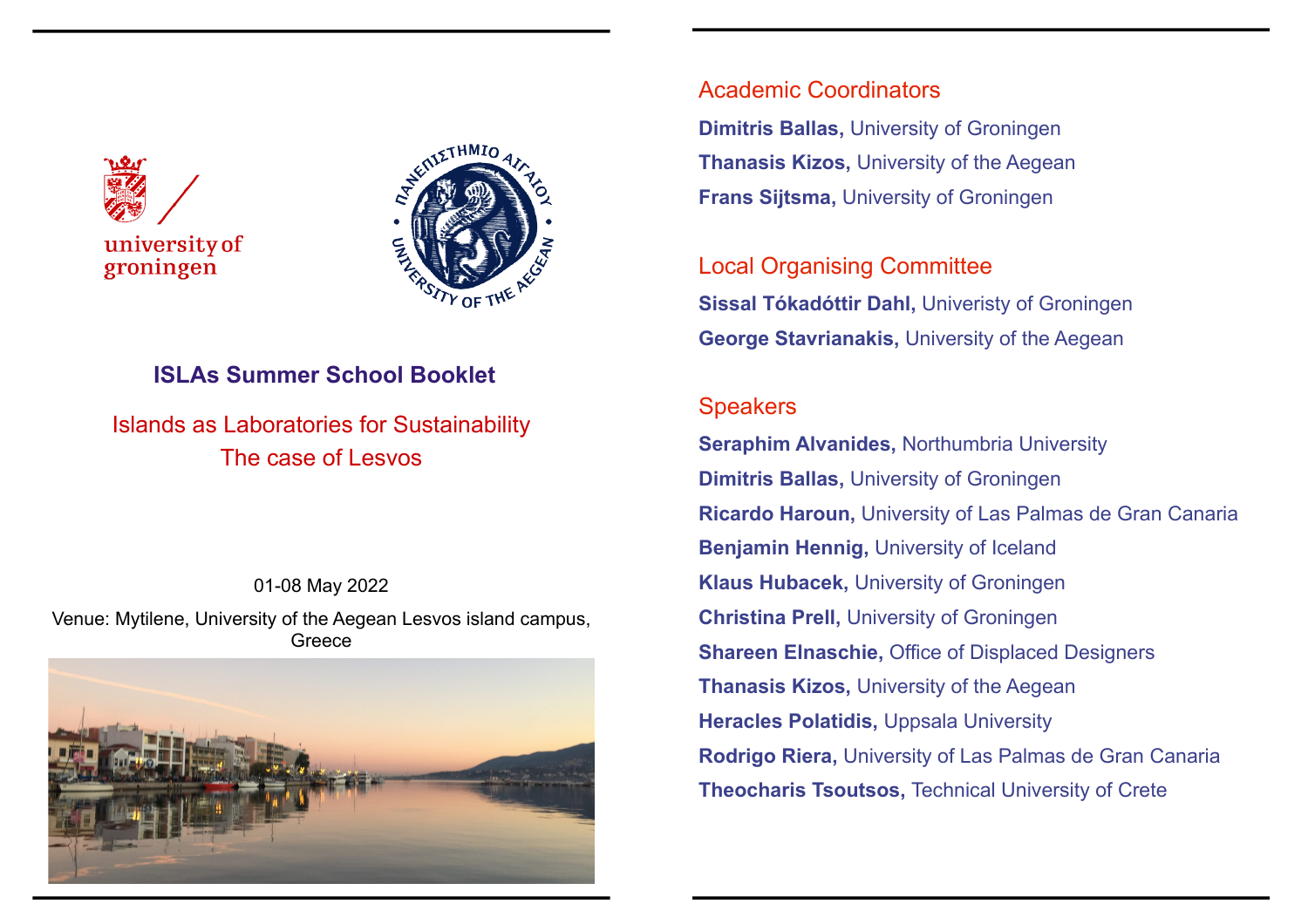|                 | Day 1: Sunday 01 May                                     |                                                                        | Day 5: Thursday 05 May                                                     |
|-----------------|----------------------------------------------------------|------------------------------------------------------------------------|----------------------------------------------------------------------------|
| 16:00 - onwards | Informal gathering and welcome drink, Heliotrope Hotel   | $09:00 - 13:00$                                                        | <b>Sustainable Energy for Islands</b><br>Heracles Poatidis, Stefan Ivanell |
|                 | Day 2: Monday 02 May                                     |                                                                        | <b>Energy Communities, Energy Democracy, Co-Creation</b>                   |
| $09:00 - 09:30$ | <b>General Introduction</b>                              |                                                                        | <b>Theocharis Tsoutsos</b>                                                 |
|                 | Dimitris Ballas, Klaus Hubacek                           | 14:00 - 17:00                                                          | <b>Multi-Criteria Analysis as a Decision Tool</b>                          |
| $09:30 - 11:30$ | <b>Introduction to Sustainability</b>                    |                                                                        | <b>Klaus Hubacek</b>                                                       |
|                 | <b>Klaus Hubacek</b>                                     |                                                                        |                                                                            |
| $12:00 - 16:00$ | <b>SD Boundaries</b>                                     |                                                                        | Day 6: Friday 06 May                                                       |
|                 | <b>Klaus Hubacek</b>                                     | $09:00 - 12:00$                                                        | <b>Coastal Ecosystems: Valorisation and Anthropogenic</b>                  |
| 16:16 - 18:00   | <b>Island Story Maps</b>                                 |                                                                        | perturbations                                                              |
|                 | Benjamin Hennig, Seraphim Alvanides                      |                                                                        | Rodrigo Riera, Ricardo Haroun                                              |
|                 |                                                          | 13:00 - 17:00                                                          | <b>Wrap Up: Why Islands?</b>                                               |
|                 | Day 3: Tuesday 03 May                                    |                                                                        | <b>Thanasis Kizos</b>                                                      |
| $09:00 - 18:00$ | <b>Social Network Analysis for Stakeholder Selection</b> |                                                                        |                                                                            |
|                 | <b>Christina Prell</b>                                   |                                                                        | Day 7: Saturday 07 May                                                     |
| $20:00 - 22:00$ | <b>Optional Social Gathering</b>                         | 09:00 - late afternoon Excursion to Lesvos Petrified Forest and Museum |                                                                            |
|                 | O Kipos Café and bar. 5 Eur fee for light food           |                                                                        | Leaving from Campus. Lunch will be provided                                |
|                 | drinks to be purchased individually                      |                                                                        |                                                                            |
|                 |                                                          |                                                                        | Day 8: Sunday 08 May                                                       |
|                 | Day 4: Wednesday 04 May                                  | $09:00 - 17:00$                                                        | <b>Participant Group Presentations and Concluding Session</b>              |
| $09:00 - 13:00$ | <b>Migration and the Refugee Crisis</b>                  |                                                                        |                                                                            |
|                 | Shareen Elnaschie, Dimitris Ballas                       |                                                                        |                                                                            |
| 14:00 - 17:00   | <b>Island Story Maps</b>                                 |                                                                        |                                                                            |
|                 | Benjamin Hennig, Seraphim Alvanides                      |                                                                        |                                                                            |
|                 |                                                          |                                                                        | $\Lambda$ and hour lunch broak will be every day around 13:00 as well      |

**A one hour lunch break will be every day around 13:00, as well as smaller breaks throughout the days.**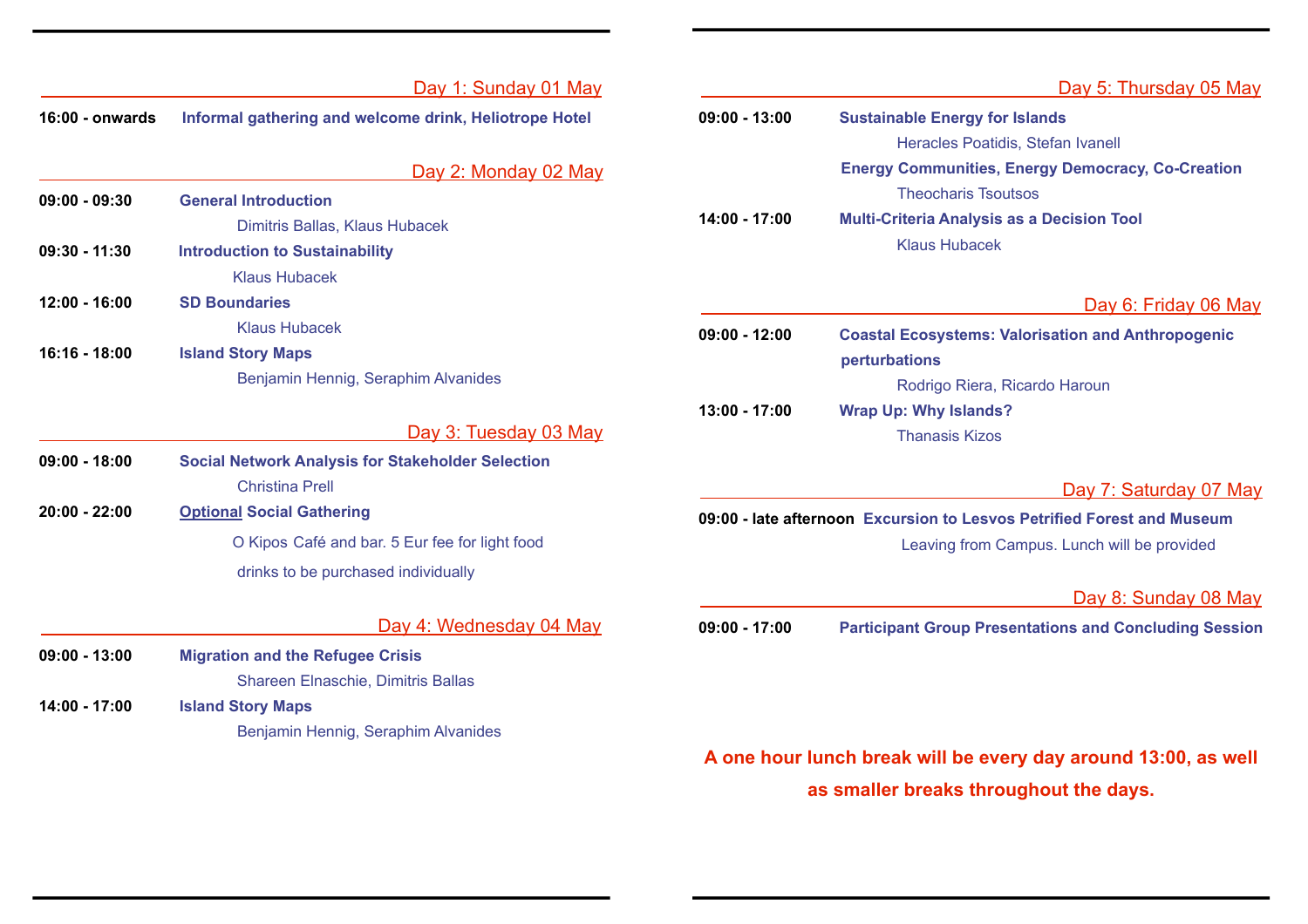# **Practical and General Information**

#### **Campus:**

The sessions will be held at the University of the Aegean campus on University Hill, at the Department of Geography. There will be signs indicating the specific room. Here is a link to the exact location: [Department of Geography](https://www.google.com/maps/place/Department+of+Geography/@39.0848599,26.569444,17.52z/data=!4m5!3m4!1s0x0:0x5facb5519b19f828!8m2!3d39.0847801!4d26.5690478)

#### **Getting to Campus/bus service:**

There is a School Bus going from the city centre to University Hill every weekday. It leaves from Sappho Square every 30minutes. There is also public transport service available from Heliotrope Hotel to campus, the city centre and to/from the airport. For the timetables of both services please follow this link: [Bus times](https://www.astika-mitilinis.gr/en/%CF%80%CE%AF%CE%BD%CE%B1%CE%BA%CE%B1%CF%82-%CE%B4%CE%BF%CE%BC%CE%BF%CE%BB%CE%BF%CE%B3%CE%AF%CF%89%CE%BD/)

#### **Taxi:**

There are two main taxi ranks in Sappho square and by the municipal gardens. A taxi ride from/to Hotel Heliotrope to/from Mytilene costs approximately €5 (you should expect to pay slightly more after midnight). At the University of the Aegean, taxis are also often parked in front of the building of the Department of Environment. You can also call for a taxi by calling *Radio Taxi Mytilene* +302251023500 (please note that there is normally a small charge of up to €2 for the telephone booking service added to the taxi meter fare) or *Taxiplon* (with no booking charge; either call 18222 or +306981218222 or by using their mobile device app). A taxi to/from the airport costs approximately  $€10$ . **Atm:**

There is an ATM at the University Hill at the ground floor of the Administration Building. There are also several ATMs across the city in Mytilene.

#### **Emergency Number:**

Emergency services can be reached by calling the European emergency number: 112 (called from anywhere in the EU free of charge from fixed or mobile phones; operators answer in the native language but it is very likely that they will also be able to speak English and other major EU languages).

#### **Covid:**

Please update yourself on the latest covid rules and restrictions. Here is a link to the official protocol for arrivals in Greece: [https://](https://travel.gov.gr/#/) [travel.gov.gr/#/](https://travel.gov.gr/#/)

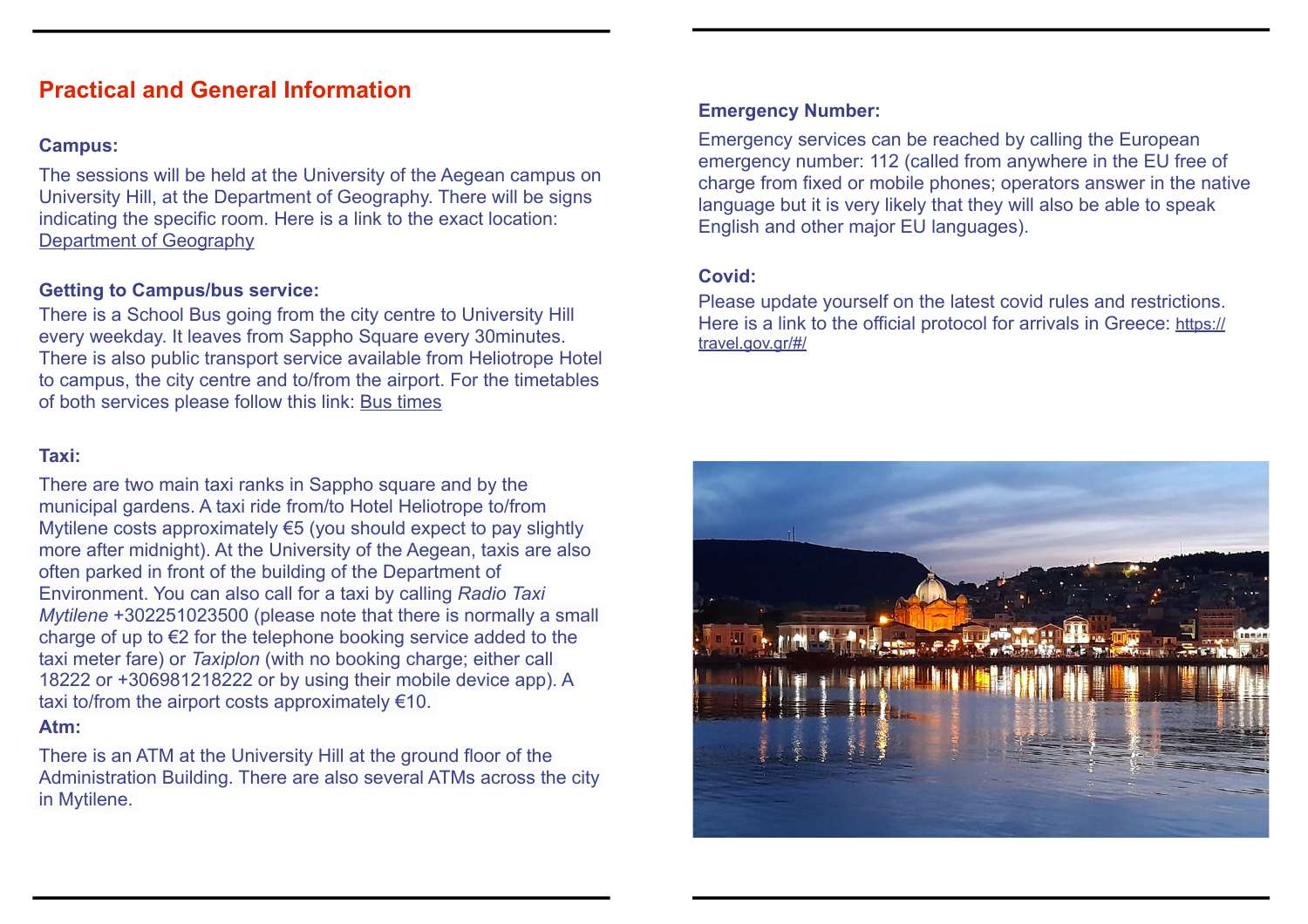#### **Introduction to Sustainability**

**• Instructional video:** <https://forio.com/simulate/mit/fishbanks/simulation/login.html>

#### **Island Story Maps**

- **• Nine Steps to Great Storytelling: <https://storymaps.arcgis.com/stories/429bc4eed5f145109e603c9711a33407>**
- **Exploring cultural geography field course using story maps**:<https://www.tandfonline.com/doi/full/10.1080/03098265.2019.1597031>
- **Rhetorical cartographic story maps as public work**: <https://www.tandfonline.com/doi/full/10.1080/15358593.2020.1737201>

## **Social Network Analysis for Stakeholder Selection**

• **Software packages** If time allows, we will try to do some hands on work with some social network data. As such, I recommend students download and install, prior to the workshop, the following software packages: **RStudio and R:** <https://www.rstudio.com/products/rstudio/download/> <https://cran.r-project.org/>

**Ucinet (a free 30 day trial period is available):** <https://sites.google.com/site/ucinetsoftware/downloads>(Note: this website also has a number of tutorials you might find useful if you wish to proceed with using UCINET for your research).

#### **Readings**

- Ahmadi, A., Kerachian, R., Rahimi, R., Skardi, M.J.E. (2019). Comparing and combining Social Network Analysis and Stakeholder Analysis for natural resource governance. Environmental Development, 32: 100451.<https://doi.org/10.1016/j.envdev.2019.07.001>
- Jasny, L., Sayles, J., Hamilton, M., Roldan Gomez, L., Jacobs, D., Prell, C., Matous, P., Schiffer, E., Guererro, A. M., & Barnes, M. L. (2021). Participant engagement in environmentally focused social network research. Social Networks, 66, 125–138. [https://doi.org/10.1016/](https://doi.org/10.1016/j.socnet.2021.01.005) [j.socnet.2021.01.005](https://doi.org/10.1016/j.socnet.2021.01.005)
- Krupa, M., Cenek, M., Powell, J., Trammell, E.J. (2018). Mapping the Stakeholders: Using Social Network Analysis to Increase the Legitimacy and Transparency of Participatory Scenario Planning. Society and Natural Resources, 31:1, 136-141.
- Paolisso, M., C Prell, KJ Johnson, B Needelman, IMP Khan, K Hubacek. (2019). Enhancing socio-ecological resilience in coastal regions through collaborative science, knowledge exchange and social networks: a case study of the Deal Island Peninsula, USA. *Socio-Ecological Practice Research*, 1: 1-15.
- Prell, C., Klaus Hubacek, Mark Reed (2009). "Stakeholder analysis and social network analysis in natural resource management", *Society and Natural Resources*, 22(6): 501-518.
- Prell, C. (2012). Social network analysis: history, theory, and methodology, Sage publications. ISBN: 978-1412947152. (Note: this book also offers examples of using UCINET).